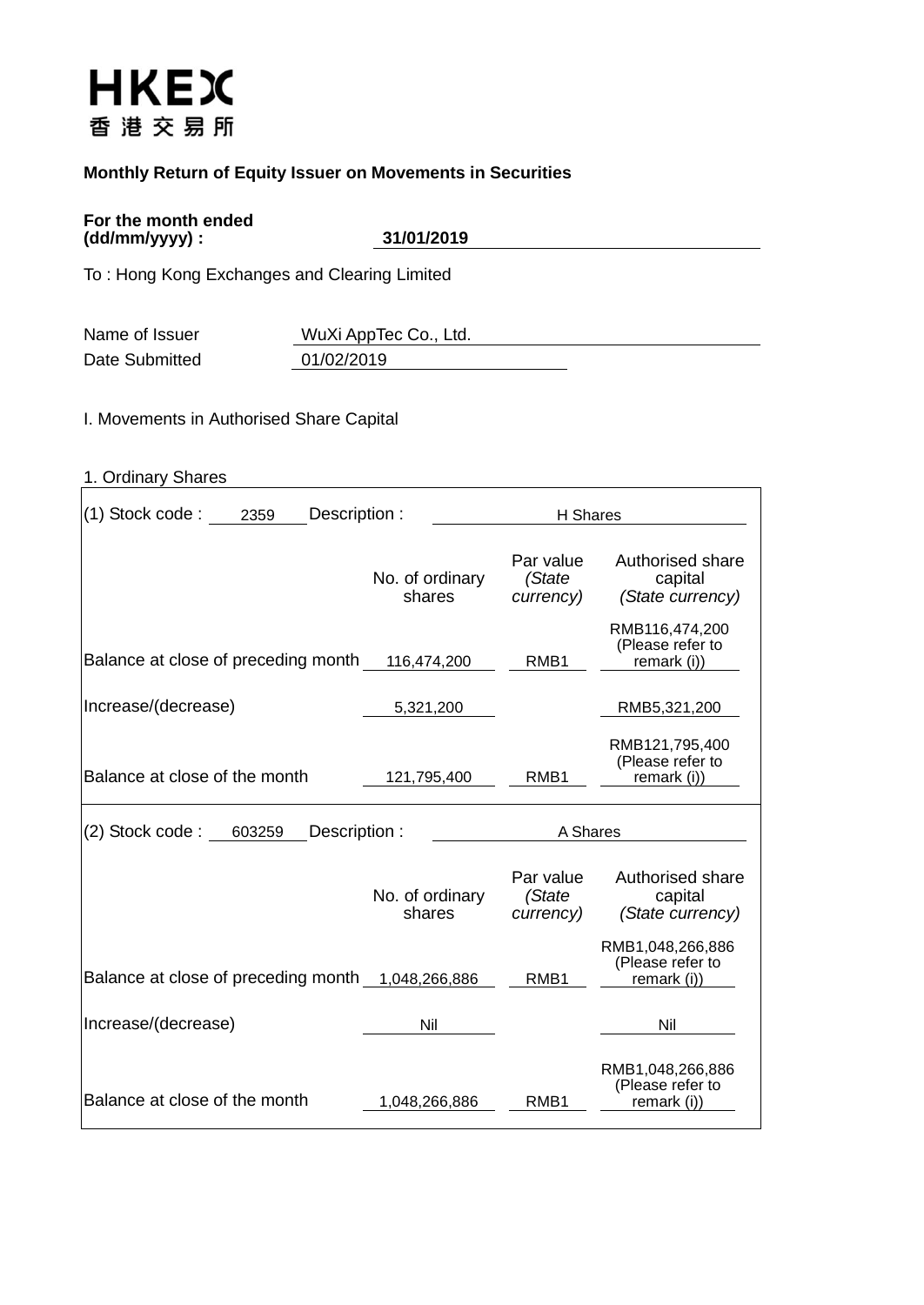## 2. Preference Shares

| Stock code:                         | N/A | Description :                  |                                  |                                                 |
|-------------------------------------|-----|--------------------------------|----------------------------------|-------------------------------------------------|
|                                     |     | No. of<br>preference<br>shares | Par value<br>(State<br>currency) | Authorised share<br>capital<br>(State currency) |
| Balance at close of preceding month |     |                                |                                  |                                                 |
| Increase/(decrease)                 |     |                                |                                  |                                                 |
| Balance at close of the month       |     |                                |                                  |                                                 |

# 3. Other Classes of Shares

| Stock code:                         | N/A | Description : |                                      |                                  |                                                 |
|-------------------------------------|-----|---------------|--------------------------------------|----------------------------------|-------------------------------------------------|
|                                     |     |               | No. of other<br>classes of<br>shares | Par value<br>(State<br>currency) | Authorised share<br>capital<br>(State currency) |
| Balance at close of preceding month |     |               |                                      |                                  |                                                 |
| Increase/(decrease)                 |     |               |                                      |                                  |                                                 |
| Balance at close of the month       |     |               |                                      |                                  |                                                 |

Total authorised share capital at the end of the month *(State* 

*currency)* : RMB1,170,062,286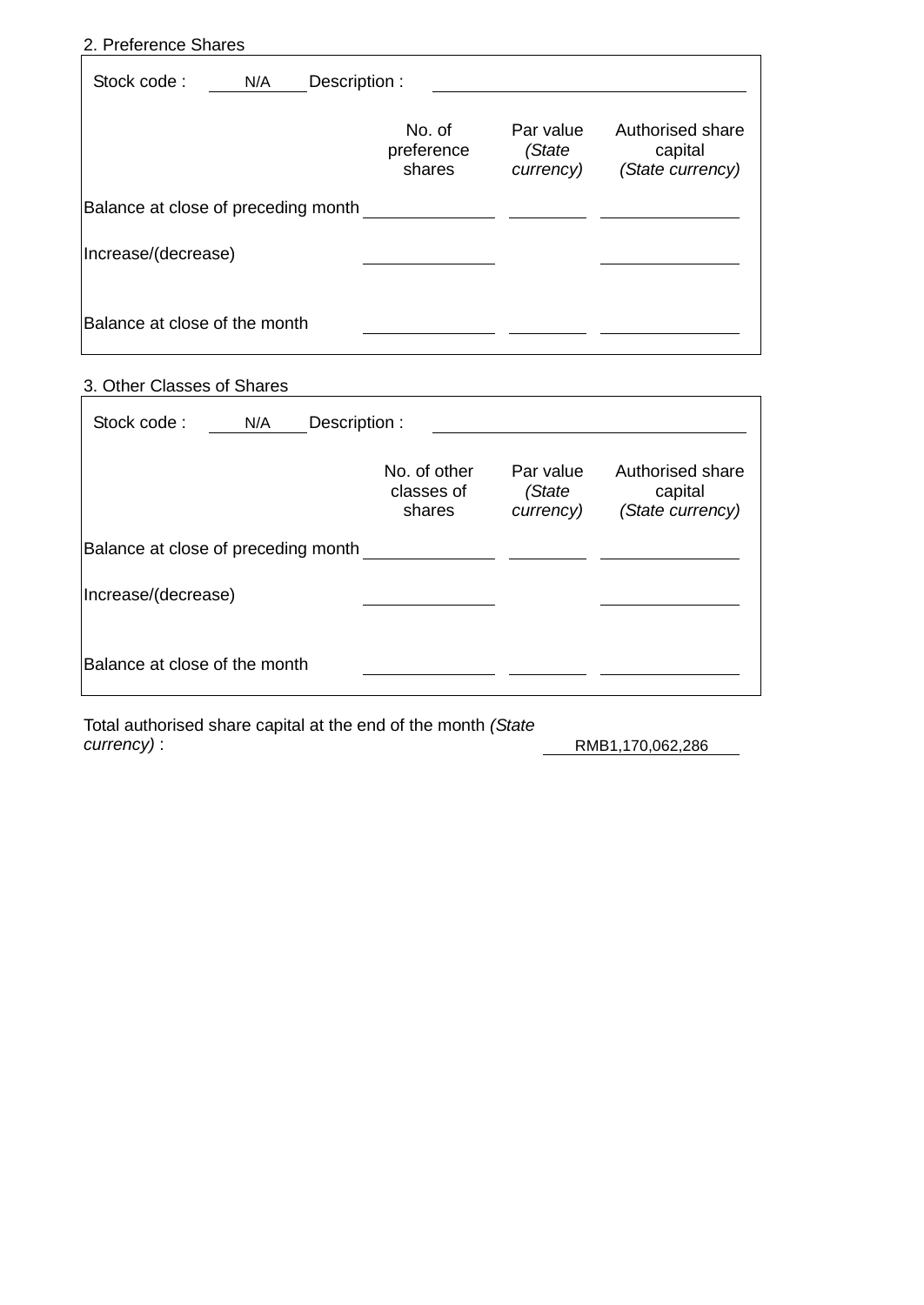## II. Movements in Issued Share Capital

|                                          | No. of ordinary shares<br>2) |               | No of preference<br>shares | No. of other<br>classes of shares |
|------------------------------------------|------------------------------|---------------|----------------------------|-----------------------------------|
| Balance at close of<br>preceding month   | 116,474,200                  | 1,048,266,886 |                            |                                   |
| Increase/ (decrease)<br>during the month | 5,321,200                    |               |                            |                                   |
| Balance at close of<br>the month         | 121,795,400                  | 1,048,266,886 |                            |                                   |

## III. Details of Movements in Issued Share Capital

| Share Options (under Share Option Schemes of the Issuer) |                                                   |                           |                                |                   |                    |                                           |  |  |
|----------------------------------------------------------|---------------------------------------------------|---------------------------|--------------------------------|-------------------|--------------------|-------------------------------------------|--|--|
| Particulars of                                           |                                                   |                           |                                |                   |                    | No. of new shares of No. of new shares of |  |  |
| share option                                             |                                                   |                           |                                |                   |                    | issuer issued during issuer which may be  |  |  |
| scheme                                                   |                                                   |                           |                                |                   | the month pursuant | issued pursuant                           |  |  |
| including EGM                                            |                                                   | Movement during the month |                                |                   | thereto            | thereto as at close of                    |  |  |
| approval date                                            |                                                   |                           |                                |                   |                    | the month                                 |  |  |
| (dd/mm/yyyy) and                                         |                                                   |                           |                                |                   |                    |                                           |  |  |
| class of shares                                          |                                                   |                           |                                |                   |                    |                                           |  |  |
| issuable                                                 | Granted                                           | Exercised                 | Cancelled                      | Lapsed            |                    |                                           |  |  |
| 1. Restricted                                            |                                                   |                           |                                |                   |                    |                                           |  |  |
| Shares and                                               |                                                   |                           |                                |                   |                    |                                           |  |  |
| <b>Stock Option</b>                                      |                                                   |                           |                                |                   |                    |                                           |  |  |
| Incentive Plan                                           |                                                   |                           |                                |                   |                    |                                           |  |  |
| of 2018 (22/8/                                           |                                                   |                           | 804,170                        |                   |                    |                                           |  |  |
| 2018) Restricted                                         |                                                   |                           | (Please<br>refer to            |                   |                    |                                           |  |  |
| A Shares                                                 | 6,281,330                                         | Nil                       | remark (ii))                   | Nil               | Nil                | Nil                                       |  |  |
| (Note 1)                                                 |                                                   |                           |                                |                   |                    |                                           |  |  |
|                                                          |                                                   |                           |                                |                   |                    |                                           |  |  |
| 2. N/A                                                   |                                                   |                           |                                |                   |                    |                                           |  |  |
|                                                          |                                                   |                           |                                |                   |                    |                                           |  |  |
|                                                          |                                                   |                           |                                |                   |                    |                                           |  |  |
|                                                          |                                                   |                           |                                |                   |                    |                                           |  |  |
| shares                                                   |                                                   |                           |                                |                   |                    |                                           |  |  |
| (Note 1)                                                 |                                                   |                           |                                |                   |                    |                                           |  |  |
|                                                          |                                                   |                           |                                |                   |                    |                                           |  |  |
| 3. N/A                                                   |                                                   |                           |                                |                   |                    |                                           |  |  |
|                                                          |                                                   |                           |                                |                   |                    |                                           |  |  |
|                                                          |                                                   |                           |                                |                   |                    |                                           |  |  |
|                                                          |                                                   |                           |                                |                   |                    |                                           |  |  |
|                                                          |                                                   |                           |                                |                   |                    |                                           |  |  |
|                                                          |                                                   |                           |                                |                   |                    |                                           |  |  |
| shares                                                   |                                                   |                           |                                |                   |                    |                                           |  |  |
| (Note 1)                                                 |                                                   |                           |                                |                   |                    |                                           |  |  |
|                                                          |                                                   |                           | Total A. (Ordinary shares) Nil |                   |                    |                                           |  |  |
|                                                          |                                                   |                           | (Preference shares)            |                   | Nil                |                                           |  |  |
|                                                          |                                                   |                           |                                | (Other class) Nil |                    |                                           |  |  |
|                                                          | Total funds raised during the month from exercise |                           |                                |                   |                    |                                           |  |  |
| of options (State currency)                              |                                                   |                           | Nil                            |                   |                    |                                           |  |  |
|                                                          |                                                   |                           |                                |                   |                    |                                           |  |  |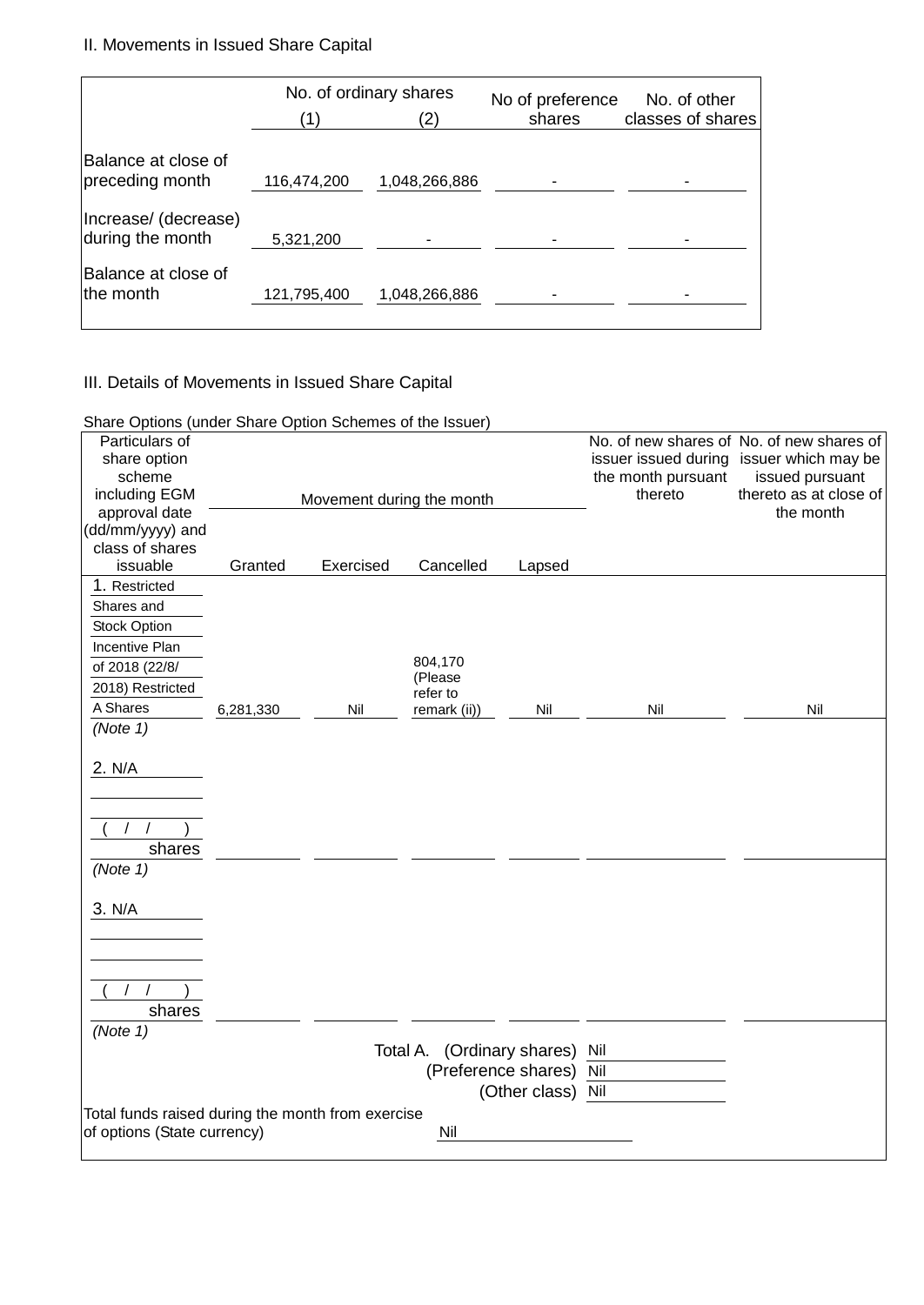| Warrants to Issue Shares of the Issuer which are to be Listed                                                                                                                                                                                        |                                 |                                                         |                                  |                                                                       |                                                                                           |                                                                                                                   |
|------------------------------------------------------------------------------------------------------------------------------------------------------------------------------------------------------------------------------------------------------|---------------------------------|---------------------------------------------------------|----------------------------------|-----------------------------------------------------------------------|-------------------------------------------------------------------------------------------|-------------------------------------------------------------------------------------------------------------------|
| Description of warrants<br>(Date of expiry - dd/mm/yyyy)                                                                                                                                                                                             | Currency<br>of nominal<br>value | Nominal value<br>at close of<br>preceding<br>month      | Exercised<br>during the<br>month | Nominal value<br>at close of the<br>month                             | No. of new<br>shares of<br>issuer<br>issued<br>during the<br>month<br>pursuant<br>thereto | No. of new<br>shares of<br>issuer which<br>may be<br>issued<br>pursuant<br>thereto as at<br>close of the<br>month |
| 1. N/A                                                                                                                                                                                                                                               |                                 |                                                         |                                  |                                                                       |                                                                                           |                                                                                                                   |
|                                                                                                                                                                                                                                                      |                                 |                                                         |                                  |                                                                       |                                                                                           |                                                                                                                   |
| 11)<br>Class of shares<br>issuable (Note 1)<br>Subscription price<br>EGM approval date<br>(if applicable)<br>(dd/mm/yyyy)<br>2. N/A                                                                                                                  | $($ / $/$                       | <u> 1989 - Johann Barn, amerikansk politiker (</u>      |                                  |                                                                       |                                                                                           |                                                                                                                   |
|                                                                                                                                                                                                                                                      |                                 |                                                         |                                  |                                                                       |                                                                                           |                                                                                                                   |
|                                                                                                                                                                                                                                                      |                                 |                                                         |                                  |                                                                       |                                                                                           |                                                                                                                   |
| 1 / 1<br>Class of shares<br>issuable (Note 1)<br>Subscription price<br>EGM approval date<br>(if applicable)<br>(dd/mm/yyyy)<br>3. N/A                                                                                                                | (1)                             |                                                         |                                  |                                                                       |                                                                                           |                                                                                                                   |
| $\sqrt{2}$<br>$\sqrt{2}$                                                                                                                                                                                                                             |                                 |                                                         |                                  |                                                                       |                                                                                           |                                                                                                                   |
| Class of shares<br>issuable (Note 1)<br>Subscription price<br>EGM approval date<br>(if applicable)<br>(dd/mm/yyyy)<br>4. N/A<br><u> 1980 - Jan Barbara Barat, prima populație de la provincia de la provincia de la provincia de la provincia de</u> |                                 | (11)                                                    |                                  |                                                                       |                                                                                           |                                                                                                                   |
|                                                                                                                                                                                                                                                      |                                 |                                                         |                                  |                                                                       |                                                                                           |                                                                                                                   |
| 1/<br>Class of shares<br>issuable (Note 1)<br>Subscription price<br>EGM approval date<br>(if applicable)<br>(dd/mm/yyyy)                                                                                                                             | (1)                             | <u> 1989 - Johann Barbara, martin amerikan basar da</u> |                                  |                                                                       |                                                                                           |                                                                                                                   |
|                                                                                                                                                                                                                                                      |                                 | Total B.                                                |                                  | (Ordinary shares) Nil<br>(Preference shares) Nil<br>(Other class) Nil |                                                                                           |                                                                                                                   |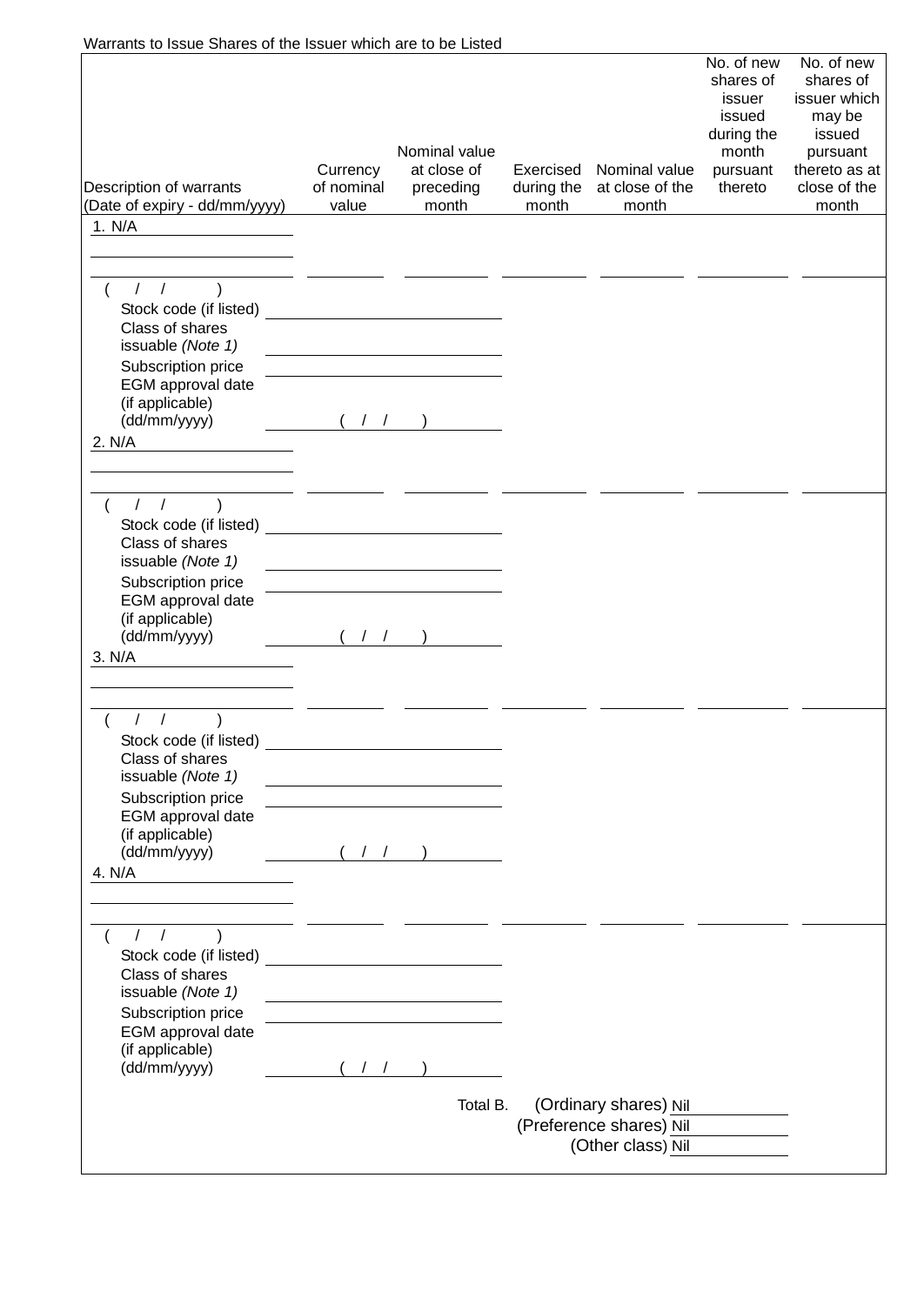| Convertibles (i.e. Convertible into Shares of the Issuer which are to be Listed) |                                                                                                                      |                                             |                                  |                                    |                                                                                           |                                                                                                                   |
|----------------------------------------------------------------------------------|----------------------------------------------------------------------------------------------------------------------|---------------------------------------------|----------------------------------|------------------------------------|-------------------------------------------------------------------------------------------|-------------------------------------------------------------------------------------------------------------------|
| Class and description                                                            | Currency of<br>amount<br>outstanding                                                                                 | Amount at<br>close of<br>preceding<br>month | Converted<br>during the<br>month | Amount at<br>close of the<br>month | No. of new<br>shares of<br>issuer<br>issued<br>during the<br>month<br>pursuant<br>thereto | No. of new<br>shares of<br>issuer which<br>may be<br>issued<br>pursuant<br>thereto as at<br>close of the<br>month |
| 1. N/A                                                                           |                                                                                                                      |                                             |                                  |                                    |                                                                                           |                                                                                                                   |
|                                                                                  |                                                                                                                      |                                             |                                  |                                    |                                                                                           |                                                                                                                   |
|                                                                                  |                                                                                                                      |                                             |                                  |                                    |                                                                                           |                                                                                                                   |
|                                                                                  |                                                                                                                      |                                             |                                  |                                    |                                                                                           |                                                                                                                   |
| Stock code (if listed)                                                           |                                                                                                                      |                                             |                                  |                                    |                                                                                           |                                                                                                                   |
| Class of shares<br>issuable (Note 1)                                             |                                                                                                                      |                                             |                                  |                                    |                                                                                           |                                                                                                                   |
| Subscription price                                                               |                                                                                                                      |                                             |                                  |                                    |                                                                                           |                                                                                                                   |
| EGM approval date                                                                |                                                                                                                      |                                             |                                  |                                    |                                                                                           |                                                                                                                   |
| (if applicable)<br>(dd/mm/yyyy))                                                 |                                                                                                                      |                                             |                                  |                                    |                                                                                           |                                                                                                                   |
| 2. N/A                                                                           |                                                                                                                      |                                             |                                  |                                    |                                                                                           |                                                                                                                   |
|                                                                                  |                                                                                                                      |                                             |                                  |                                    |                                                                                           |                                                                                                                   |
|                                                                                  |                                                                                                                      |                                             |                                  |                                    |                                                                                           |                                                                                                                   |
|                                                                                  |                                                                                                                      |                                             |                                  |                                    |                                                                                           |                                                                                                                   |
| Stock code (if listed)                                                           |                                                                                                                      |                                             |                                  |                                    |                                                                                           |                                                                                                                   |
| Class of shares                                                                  |                                                                                                                      |                                             |                                  |                                    |                                                                                           |                                                                                                                   |
| issuable (Note 1)                                                                |                                                                                                                      |                                             |                                  |                                    |                                                                                           |                                                                                                                   |
| Subscription price                                                               |                                                                                                                      |                                             |                                  |                                    |                                                                                           |                                                                                                                   |
| EGM approval date                                                                |                                                                                                                      |                                             |                                  |                                    |                                                                                           |                                                                                                                   |
| (if applicable)                                                                  |                                                                                                                      |                                             |                                  |                                    |                                                                                           |                                                                                                                   |
| (dd/mm/yyyy)                                                                     |                                                                                                                      |                                             |                                  |                                    |                                                                                           |                                                                                                                   |
| 3. N/A                                                                           |                                                                                                                      |                                             |                                  |                                    |                                                                                           |                                                                                                                   |
|                                                                                  |                                                                                                                      |                                             |                                  |                                    |                                                                                           |                                                                                                                   |
|                                                                                  |                                                                                                                      |                                             |                                  |                                    |                                                                                           |                                                                                                                   |
|                                                                                  |                                                                                                                      |                                             |                                  |                                    |                                                                                           |                                                                                                                   |
| Stock code (if listed)<br>Class of shares                                        |                                                                                                                      |                                             |                                  |                                    |                                                                                           |                                                                                                                   |
| issuable (Note 1)                                                                |                                                                                                                      |                                             |                                  |                                    |                                                                                           |                                                                                                                   |
| Subscription price                                                               | <u> 1980 - Johann Barn, mars ann an t-Amhain Aonaich an t-Aonaich an t-Aonaich ann an t-Aonaich ann an t-Aonaich</u> |                                             |                                  |                                    |                                                                                           |                                                                                                                   |
| EGM approval date                                                                |                                                                                                                      |                                             |                                  |                                    |                                                                                           |                                                                                                                   |
| (if applicable)                                                                  |                                                                                                                      |                                             |                                  |                                    |                                                                                           |                                                                                                                   |
| (dd/mm/yyyy)                                                                     | (11)                                                                                                                 |                                             |                                  |                                    |                                                                                           |                                                                                                                   |
| 4. N/A                                                                           |                                                                                                                      |                                             |                                  |                                    |                                                                                           |                                                                                                                   |
|                                                                                  |                                                                                                                      |                                             |                                  |                                    |                                                                                           |                                                                                                                   |
|                                                                                  |                                                                                                                      |                                             |                                  |                                    |                                                                                           |                                                                                                                   |
|                                                                                  |                                                                                                                      |                                             |                                  |                                    |                                                                                           |                                                                                                                   |
|                                                                                  |                                                                                                                      |                                             |                                  |                                    |                                                                                           |                                                                                                                   |
| Class of shares                                                                  |                                                                                                                      |                                             |                                  |                                    |                                                                                           |                                                                                                                   |
| issuable (Note 1)                                                                |                                                                                                                      |                                             |                                  |                                    |                                                                                           |                                                                                                                   |
| Subscription price                                                               |                                                                                                                      |                                             |                                  |                                    |                                                                                           |                                                                                                                   |
| EGM approval date<br>(if applicable)                                             |                                                                                                                      |                                             |                                  |                                    |                                                                                           |                                                                                                                   |
| (dd/mm/yyyy)                                                                     | $($ / $/$                                                                                                            |                                             |                                  |                                    |                                                                                           |                                                                                                                   |
|                                                                                  |                                                                                                                      |                                             | Total C. (Ordinary shares) Nil   |                                    |                                                                                           |                                                                                                                   |
|                                                                                  |                                                                                                                      |                                             |                                  | (Preference shares) Nil            |                                                                                           |                                                                                                                   |
|                                                                                  |                                                                                                                      |                                             |                                  | (Other class) Nil                  |                                                                                           |                                                                                                                   |
|                                                                                  |                                                                                                                      |                                             |                                  |                                    |                                                                                           |                                                                                                                   |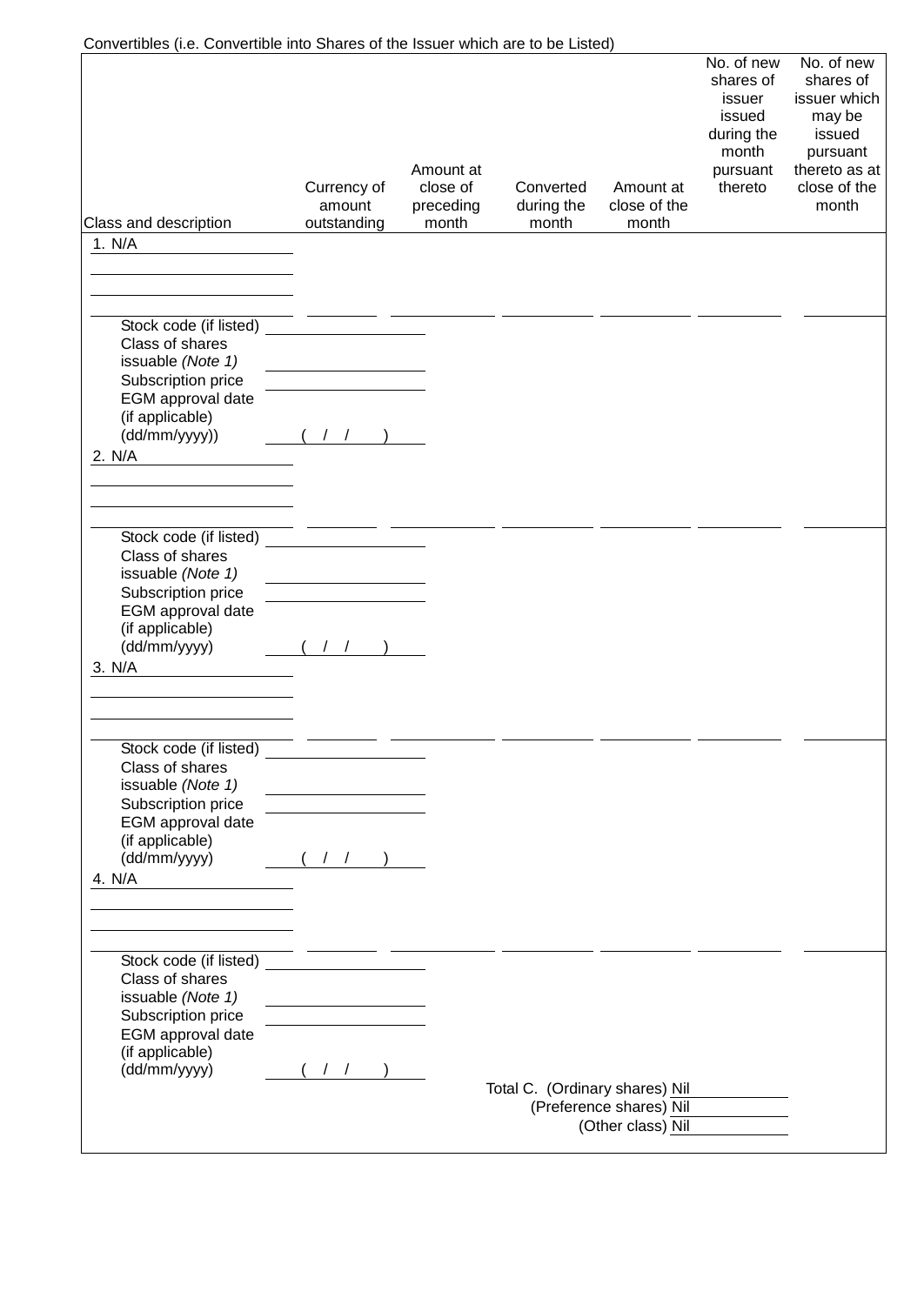| Any other Agreements or Arrangements to Issue Shares of the Issuer which are to be Listed, including<br>Options (other than under Share Option Schemes) |                                                                               |                                                                                          |
|---------------------------------------------------------------------------------------------------------------------------------------------------------|-------------------------------------------------------------------------------|------------------------------------------------------------------------------------------|
|                                                                                                                                                         | No. of new shares<br>of issuer issued<br>during the month<br>pursuant thereto | No. of new shares of<br>issuer which may be<br>issued pursuant<br>thereto as at close of |
| Full particulars including EGM approval date (dd/mm/yyyy),<br>if applicable, and class of shares issuable:                                              |                                                                               | the month                                                                                |
| 1. N/A                                                                                                                                                  |                                                                               |                                                                                          |
|                                                                                                                                                         |                                                                               |                                                                                          |
| shares (Note 1)                                                                                                                                         |                                                                               |                                                                                          |
|                                                                                                                                                         |                                                                               |                                                                                          |
| 2. N/A                                                                                                                                                  |                                                                               |                                                                                          |
|                                                                                                                                                         |                                                                               |                                                                                          |
| shares (Note 1)                                                                                                                                         |                                                                               |                                                                                          |
| 3.<br>N/A                                                                                                                                               |                                                                               |                                                                                          |
|                                                                                                                                                         |                                                                               |                                                                                          |
|                                                                                                                                                         |                                                                               |                                                                                          |
| shares (Note 1)                                                                                                                                         |                                                                               |                                                                                          |
| Total D.<br>(Ordinary shares)                                                                                                                           | Nil                                                                           |                                                                                          |
| (Preference shares)                                                                                                                                     | Nil                                                                           |                                                                                          |
| (Other class)                                                                                                                                           | Nil                                                                           |                                                                                          |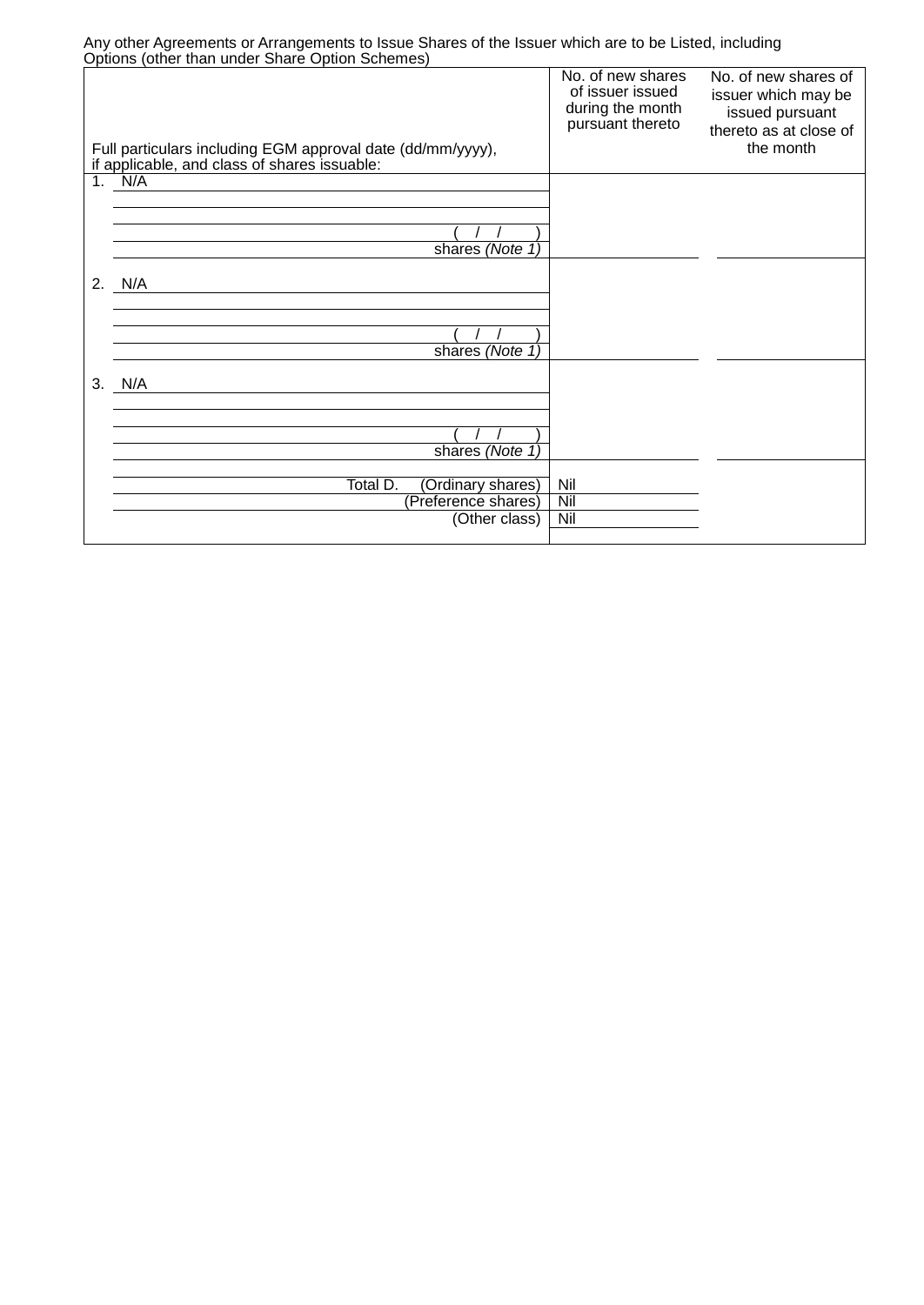|    | Type of Issue |            |                          |                                                                |             |                          | No. of new<br>shares of<br>issuer<br>issued<br>during the<br>month<br>pursuant<br>thereto | No. of new<br>shares of<br>issuer which<br>may be<br>issued<br>pursuant<br>thereto as at<br>close of the<br>month |
|----|---------------|------------|--------------------------|----------------------------------------------------------------|-------------|--------------------------|-------------------------------------------------------------------------------------------|-------------------------------------------------------------------------------------------------------------------|
|    |               |            |                          | Class<br>of<br>shares                                          |             |                          |                                                                                           |                                                                                                                   |
| 1. | Rights issue  | At price : | <b>State</b><br>currency | issuable (Note 1)<br>Issue and allotment<br>date: (dd/mm/yyyy) | $($ / /     | $\rightarrow$            |                                                                                           |                                                                                                                   |
|    |               |            |                          | EGM approval date:<br>(dd/mm/yyyy)                             | $($ / $/$   | $\big)$                  |                                                                                           |                                                                                                                   |
|    |               |            |                          |                                                                |             |                          | N/A                                                                                       |                                                                                                                   |
|    |               |            |                          | Class<br>of<br>shares<br>issuable (Note 1)                     |             |                          |                                                                                           |                                                                                                                   |
| 2. | Open offer    | At price : | <b>State</b><br>currency | Issue and allotment<br>date: (dd/mm/yyyy)                      | $($ / /     | $\rightarrow$            |                                                                                           |                                                                                                                   |
|    |               |            |                          | EGM approval date:<br>(dd/mm/yyyy)                             | $($ / $/$   | $\big)$                  | N/A                                                                                       |                                                                                                                   |
|    |               |            |                          |                                                                |             |                          |                                                                                           |                                                                                                                   |
|    |               |            |                          | Class<br>of<br>shares<br>issuable (Note 1)                     |             |                          |                                                                                           |                                                                                                                   |
| 3. | Placing       | At price : | <b>State</b><br>currency | Issue and allotment<br>date: (dd/mm/yyyy)                      | $($ / $/$   | $\big)$                  |                                                                                           |                                                                                                                   |
|    |               |            |                          | EGM approval date: $( / / )$<br>(dd/mm/yyyy)                   |             |                          | N/A                                                                                       |                                                                                                                   |
|    |               |            |                          |                                                                |             |                          |                                                                                           |                                                                                                                   |
|    |               |            |                          | <b>Class</b><br>of<br>shares _<br>issuable (Note 1)            |             |                          |                                                                                           |                                                                                                                   |
| 4. | Bonus issue   |            |                          | Issue and allotment<br>date: (dd/mm/yyyy)                      | $($ / $/$ ) |                          |                                                                                           |                                                                                                                   |
|    |               |            |                          | EGM approval date:<br>(dd/mm/yyyy)                             | $($ / /     | $\overline{\phantom{a}}$ |                                                                                           |                                                                                                                   |
|    |               |            |                          |                                                                |             |                          | N/A                                                                                       |                                                                                                                   |
|    |               |            |                          |                                                                |             |                          |                                                                                           |                                                                                                                   |

Other Movements in Issued Share Capital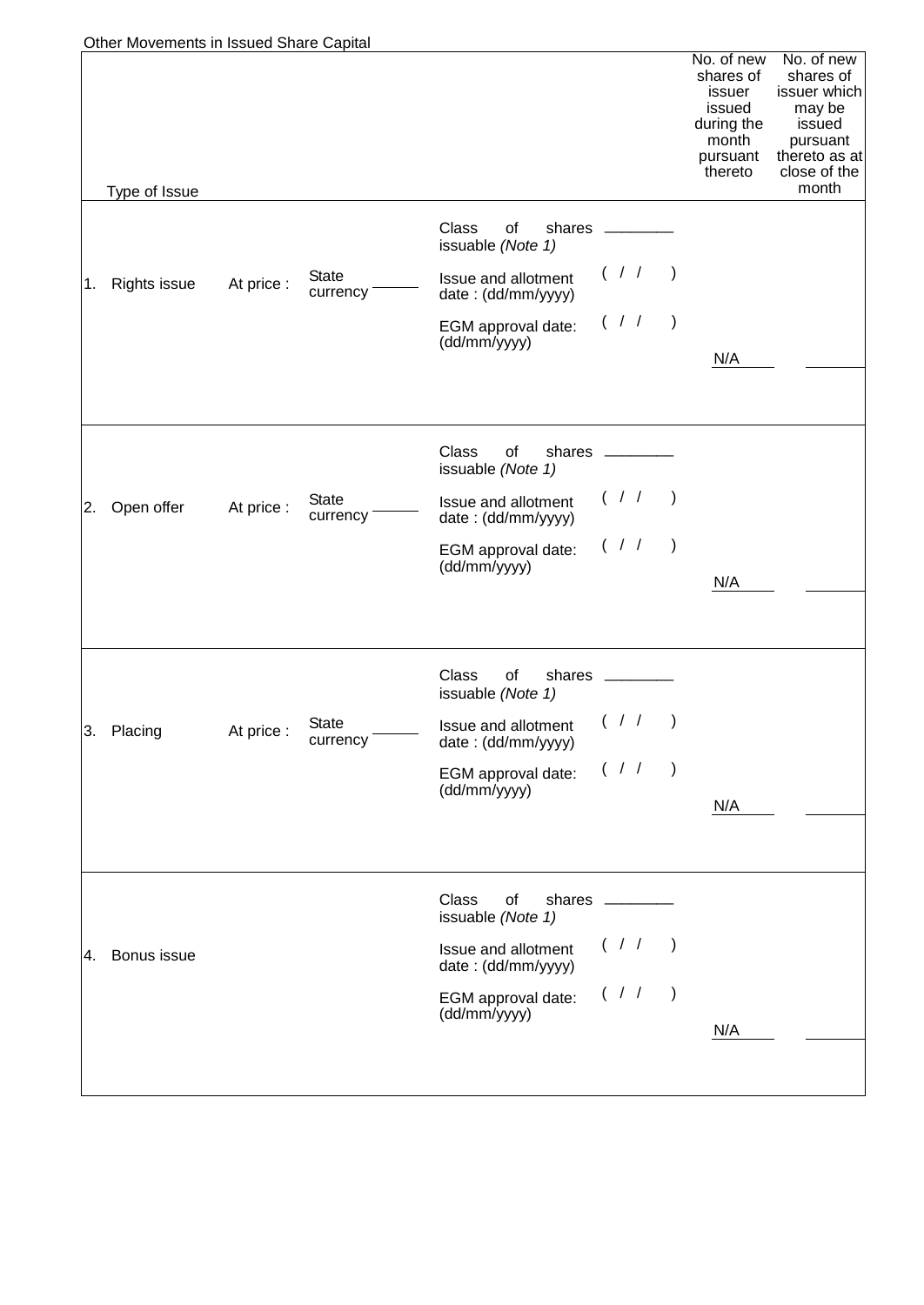|    | Type of Issue           |            |                           |                                               |             |                                               | No. of new<br>shares of<br>issuer<br>issued<br>during the<br>month<br>pursuant<br>thereto | No. of new<br>shares of<br>issuer which<br>may be<br>issued<br>pursuant<br>thereto as at<br>close of the<br>month |
|----|-------------------------|------------|---------------------------|-----------------------------------------------|-------------|-----------------------------------------------|-------------------------------------------------------------------------------------------|-------------------------------------------------------------------------------------------------------------------|
|    |                         |            |                           | Class<br>of<br>shares                         |             |                                               |                                                                                           |                                                                                                                   |
|    |                         |            |                           | issuable (Note 1)                             |             |                                               |                                                                                           |                                                                                                                   |
| 5. | Scrip dividend          | At price : | <b>State</b><br>currency- | Issue and allotment<br>date: (dd/mm/yyyy)     | $($ / $/$ ) |                                               |                                                                                           |                                                                                                                   |
|    |                         |            |                           | EGM approval date:<br>(dd/mm/yyyy)            | ( / / )     |                                               |                                                                                           |                                                                                                                   |
|    |                         |            |                           |                                               |             |                                               | N/A                                                                                       |                                                                                                                   |
|    |                         |            |                           | Class<br>of<br>shares<br>repurchased (Note 1) |             |                                               |                                                                                           |                                                                                                                   |
| 6. | Repurchase of<br>shares |            |                           | Cancellation date:<br>(dd/mm/yyyy)            | $($ / $/$ ) |                                               |                                                                                           |                                                                                                                   |
|    |                         |            |                           | EGM approval date:<br>(dd/mm/yyyy)            | $($ / $/$   | $\left( \begin{array}{c} \end{array} \right)$ |                                                                                           |                                                                                                                   |
|    |                         |            |                           |                                               |             |                                               | N/A                                                                                       |                                                                                                                   |
|    |                         |            |                           | Class<br>of<br>shares<br>redeemed (Note 1)    |             |                                               |                                                                                           |                                                                                                                   |
| 7. | Redemption of<br>shares |            |                           | Redemption date:<br>(dd/mm/yyyy)              | ( / / )     |                                               |                                                                                           |                                                                                                                   |
|    |                         |            |                           | EGM approval date:<br>(dd/mm/yyyy)            | $($ / /     | $\left( \begin{array}{c} \end{array} \right)$ |                                                                                           |                                                                                                                   |
|    |                         |            |                           |                                               |             |                                               | N/A                                                                                       |                                                                                                                   |
|    |                         |            |                           | Class<br>of<br>shares<br>issuable (Note 1)    |             |                                               |                                                                                           |                                                                                                                   |
| 8. | Consideration<br>issue  | At price:  | <b>State</b><br>currency  | Issue and allotment<br>date: (dd/mm/yyyy)     | (11)        |                                               |                                                                                           |                                                                                                                   |
|    |                         |            |                           | EGM approval date:<br>(dd/mm/yyyy)            | $($ / /     | $\big)$                                       |                                                                                           |                                                                                                                   |
|    |                         |            |                           |                                               |             |                                               | N/A                                                                                       |                                                                                                                   |
|    |                         |            |                           |                                               |             |                                               |                                                                                           |                                                                                                                   |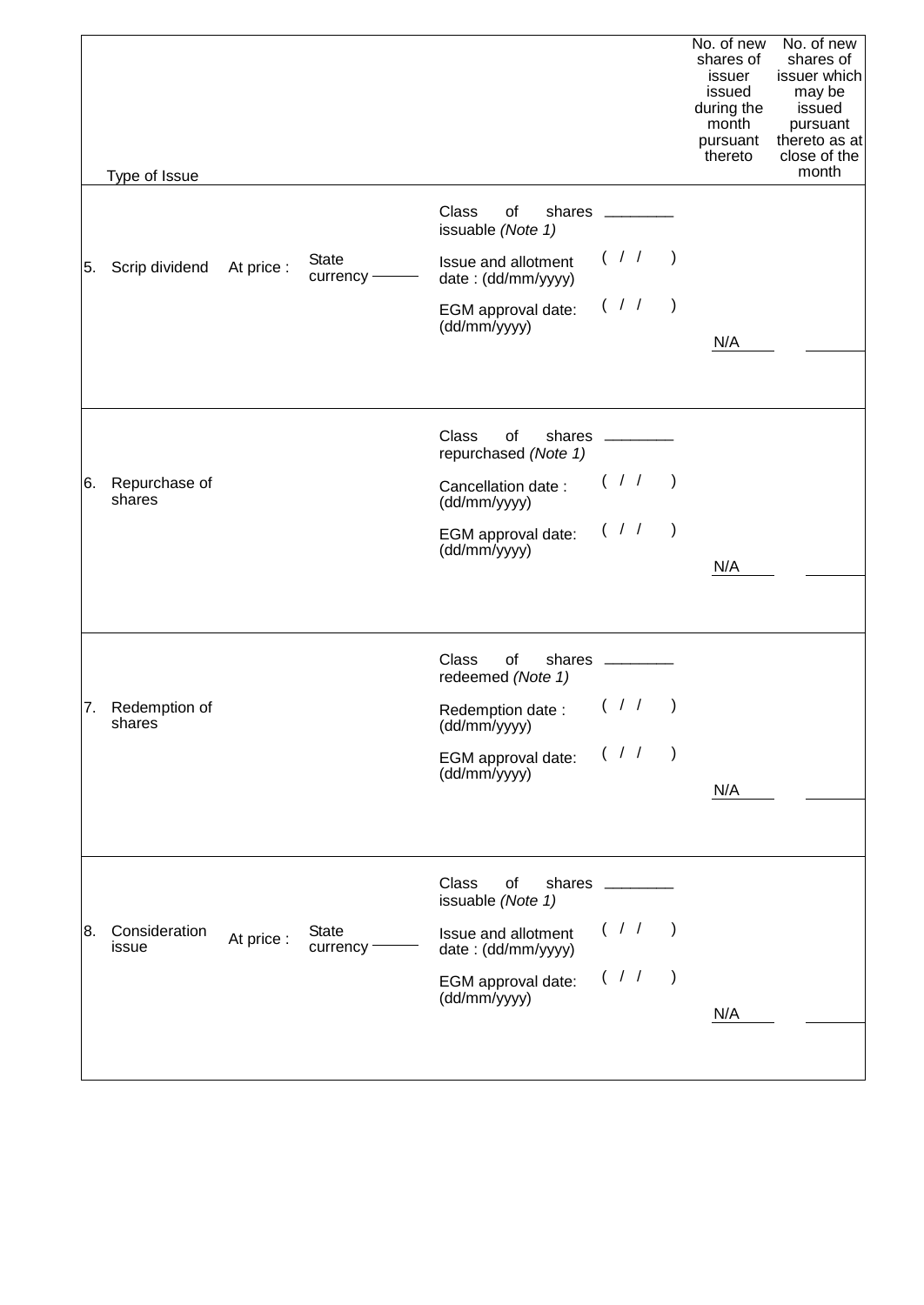| Type of Issue                                                                                                                                                                                       | No. of new<br>No. of new<br>shares of<br>shares of<br>issuer which<br>issuer<br>issued<br>may be<br>during the<br>issued<br>month<br>pursuant<br>thereto as at<br>pursuant<br>thereto<br>close of the<br>month |
|-----------------------------------------------------------------------------------------------------------------------------------------------------------------------------------------------------|----------------------------------------------------------------------------------------------------------------------------------------------------------------------------------------------------------------|
| 9.<br>Capital<br>reorganisation                                                                                                                                                                     | Class<br>of<br>shares<br>issuable (Note 1)<br>(11)<br>Issue and allotment<br>date: (dd/mm/yyyy)<br>$($ / $/$<br>$\overline{\phantom{a}}$<br>EGM approval date:<br>(dd/mm/yyyy)<br>N/A                          |
| 10. Other<br>(Issue of H<br>Shares pursuant<br>to the partial<br><b>State</b><br>HKD68<br>At price:<br>exercise of the<br>currency<br>over-allotment<br>option. Please<br>refer to remark<br>(iii)) | H Shares<br>of<br>Class<br>shares<br>issuable (Note 1)<br>(09/01/2019)<br>Issue and allotment<br>date: (dd/mm/yyyy)<br>(N/A)<br>EGM approval date:<br>(dd/mm/yyyy)<br>N/A<br>5,321,200                         |
|                                                                                                                                                                                                     | Total E.<br>(Ordinary<br>shares) 5,321,200<br>(Preference shares) Nil<br>(Other class) Nil                                                                                                                     |

| Total increase / (decrease) in ordinary shares during the month (i.e. Total of A to E):<br>(1)                      | 5,321,200 |  |
|---------------------------------------------------------------------------------------------------------------------|-----------|--|
| (2)                                                                                                                 | Nil       |  |
| Total increase / (decrease) in preference shares during the month (i.e. Total of A to E):                           | Nil       |  |
| Total increase / (decrease) in other classes of shares during the month (i.e. Total of A to<br>E):                  | Nil       |  |
| (These figures should be the same as the relevant figures under II above ("Movements in Issued Share<br>Capital").) |           |  |
|                                                                                                                     |           |  |